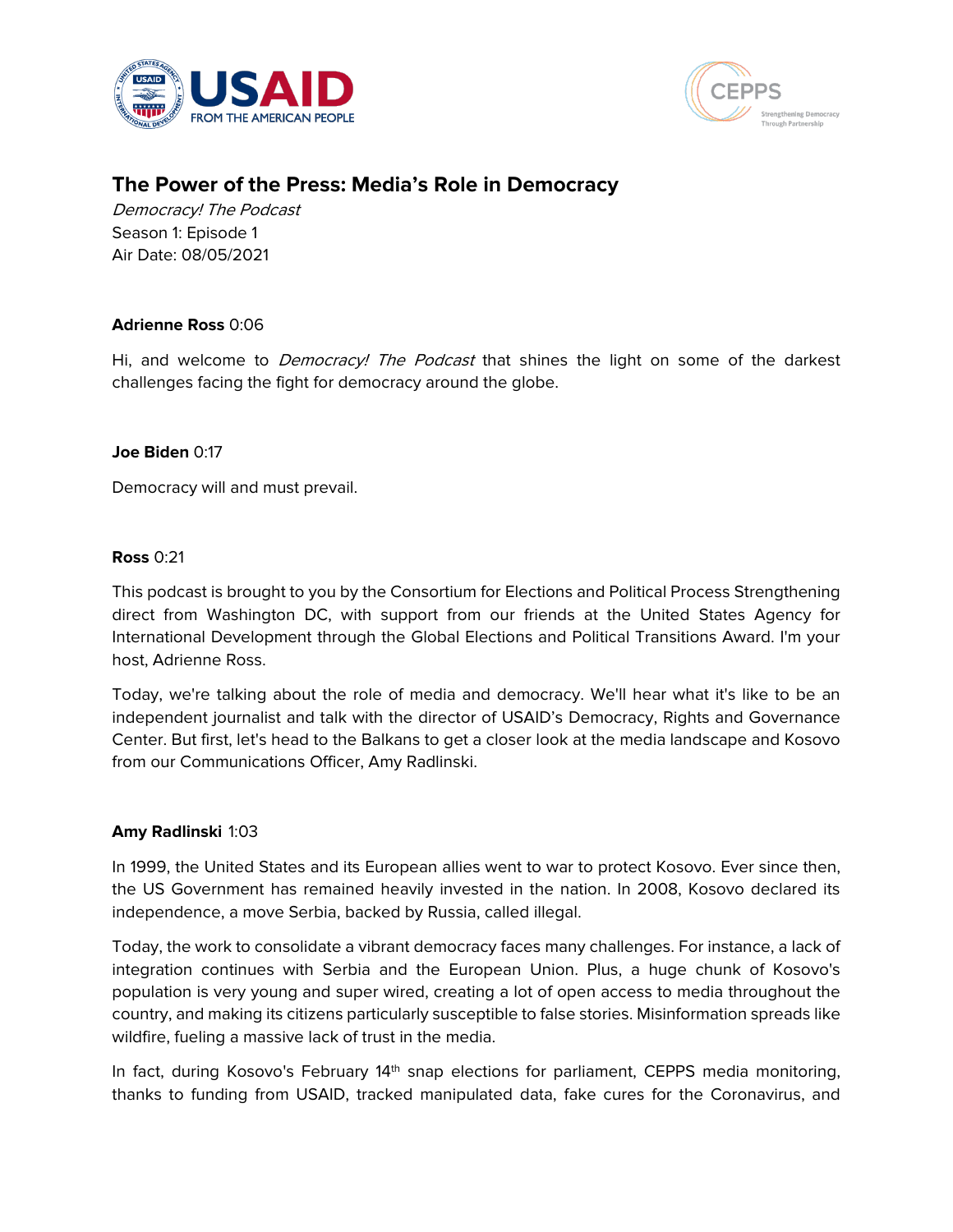stories that encouraged ethnic divisions. It was a landslide victory for Prime Minister Albin Kurti and his party, but given Kosovo's digital landscape, how did media-based disinformation play a role in the election? And does media have a bigger responsibility to ensure the integration of democracy in general?

# **Ross** 2:17

Thanks, Amy. Today, we're joined by a few special guests to talk about media's role in democracy. First, Ambassador Nancy Soderberg is the National Democratic Institute's Resident Senior Director for Kosovo. She has dedicated her career to advancing democracy all over the world, notably serving at the White House and as a Congressional staffer, and even a candidate for US Congress. Ambassador Soderberg knows a bit about breaking glass ceilings. In 1995, President Clinton appointed her to be the first woman Deputy National Security Adviser, and later the alternate representative for the US to the UN with the rank of ambassador. In those roles, Ambassador Soderberg was integrally involved in the Clinton administration's policies towards Kosovo.

Her colleague, Pajtim Gashi is also joining us today. Pajtim is NDI's Senior Program Manager. He has examined a variety of election specialties for more than 10 years, particularly focusing on media and digital democracy. Interestingly, Pajtim is also a native of Pristina, Kosovo's capital and largest city. We are so happy you're here today. Thank you so much.

Let's talk a little bit about the February  $14<sup>th</sup>$  snap elections in Kosovo. Can you describe what you saw happening between the media and the candidates during the lead up to the elections?

# **Ambassador Nancy Soderberg** 3:37

Absolutely. And first of all, thank you so much for the invitation to join you for this podcast. And I want to thank CEPPS and, of course, USAID for their generous support of our program, which makes our presence here in Kosovo. The February elections were snap elections after the government unexpectedly fell because of a court ruling. And so, the society really didn't have a lot of time to get ready for this election, so it was intense, political tensions were high. We'd had leaders go to The Hague, it was the second election in the last two years. And you had a real threat from information disorders. The politicians were hurling insults at each other, we had Russia promoting various narratives. And here in Kosovo, it's a divided society with the Serb minority population and the majority Albanian being less and less integrated. And what we found is that there was widespread false information, exaggerated information harmful information.

Overall, the reporting was fairly accurate, but the media did play a role in spreading information disorders without putting information in the right context or calling out when it was blatant interference. So, citizens are aware of the disinformation but they still kind of believe it and misogyny was very present against the candidates, among candidates, and in the media as well. So, it was it was very intense; judged free and fair. And we had a historic win by one party taking really the majority for the first time in Kosovo's history since its independence in 2008, which may augur a period of stability. But it's Kosovo, so anything can happen.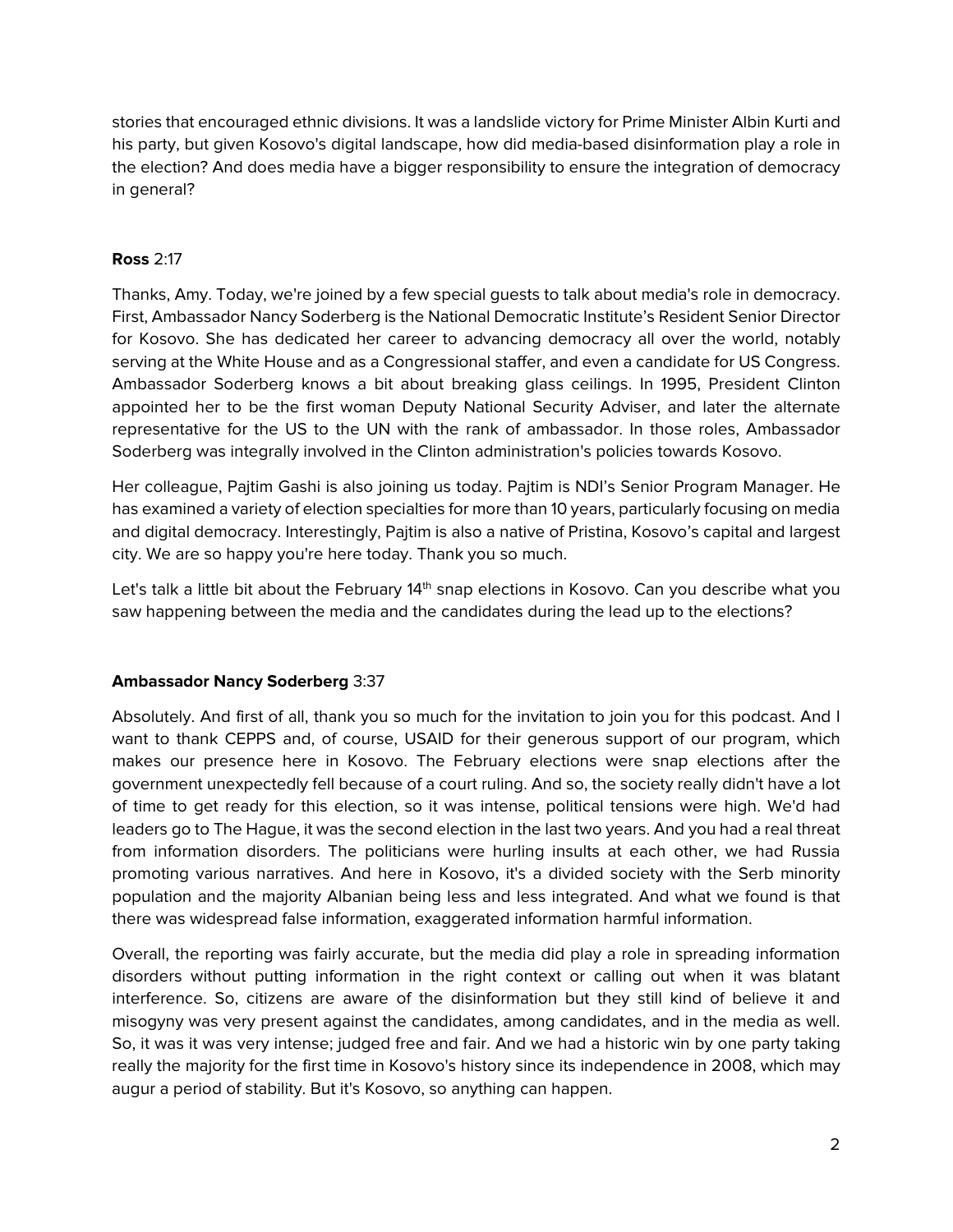### **Ross** 5:22

Can you talk a little bit more about the misogyny that you saw? Could you give us some maybe some specific examples of the kind of disinformation you saw? And why do you think people were so inclined to believe this?

# **Soderberg** 5:34

Well, I think on why they're inclined to believe it, I think that Kosovo is ripe for disinformation, because it still doesn't have final agreement and recognition with Serbia, it's still not into the EU, visa liberalization hasn't happened. And so, it's still a very kind of new country that's still finding its way in the neighborhood, as well as in the region. And what you see in the misogyny here, it's a very patriarchal society. The 1999 War is still very present here. So, you have a lot of wounds from the past, but it's a largely patriarchal society. So, politicians, both men and women were attacked in the media, but women were subject to blatant misogyny, talking about what they eat, what they wear, talking about how they're dressing, failing to report on the substantive interactions with issues and with voters. And the media has to really call itself out for how they portray women. And of course, women insult other women too.

So, it's a very tough place for women here to be in politics. There is a quota and there was a record number of women elected to this parliament on February 14<sup>th</sup>. For the first time ever, two Deputy Prime Ministers, second time we have a woman as President, and so we're making huge progress. But there's still a lot of work to do here.

# **Ross** 6:55

Pajtim, can you talk about what kind of reactions you've heard or what Kosovars think when they talk about media-based disinformation? Do they recognize that as that?

# **Pajtim Gashi** 7:04

Well, access to the internet in Kosovo is among the highest in Europe and has increased significantly in the recent years, which at the same time is making our country, I would say, very vulnerable towards information disorders. So, Kosovar citizens are aware of information disorders, but they still affect public opinion. So, 74% of citizens believe platforms regularly or occasionally report information disorders, also up to 30% do not discern some narratives as false or distorted. NDI public opinion research shows that 32% of citizens believe that platforms regularly report false information stories with another 29% believing that disinformation is shared on social media. 42% believe that this phenomenon happens occasionally. And according to the research, 38% believe that this happens for financial reasons. And 17% believe that this reporting is done on purpose to push a certain agenda, when we will try to understand why this phenomenon is happening. So, despite this awareness, false narratives had an impact on the public opinions of Kosovo citizens.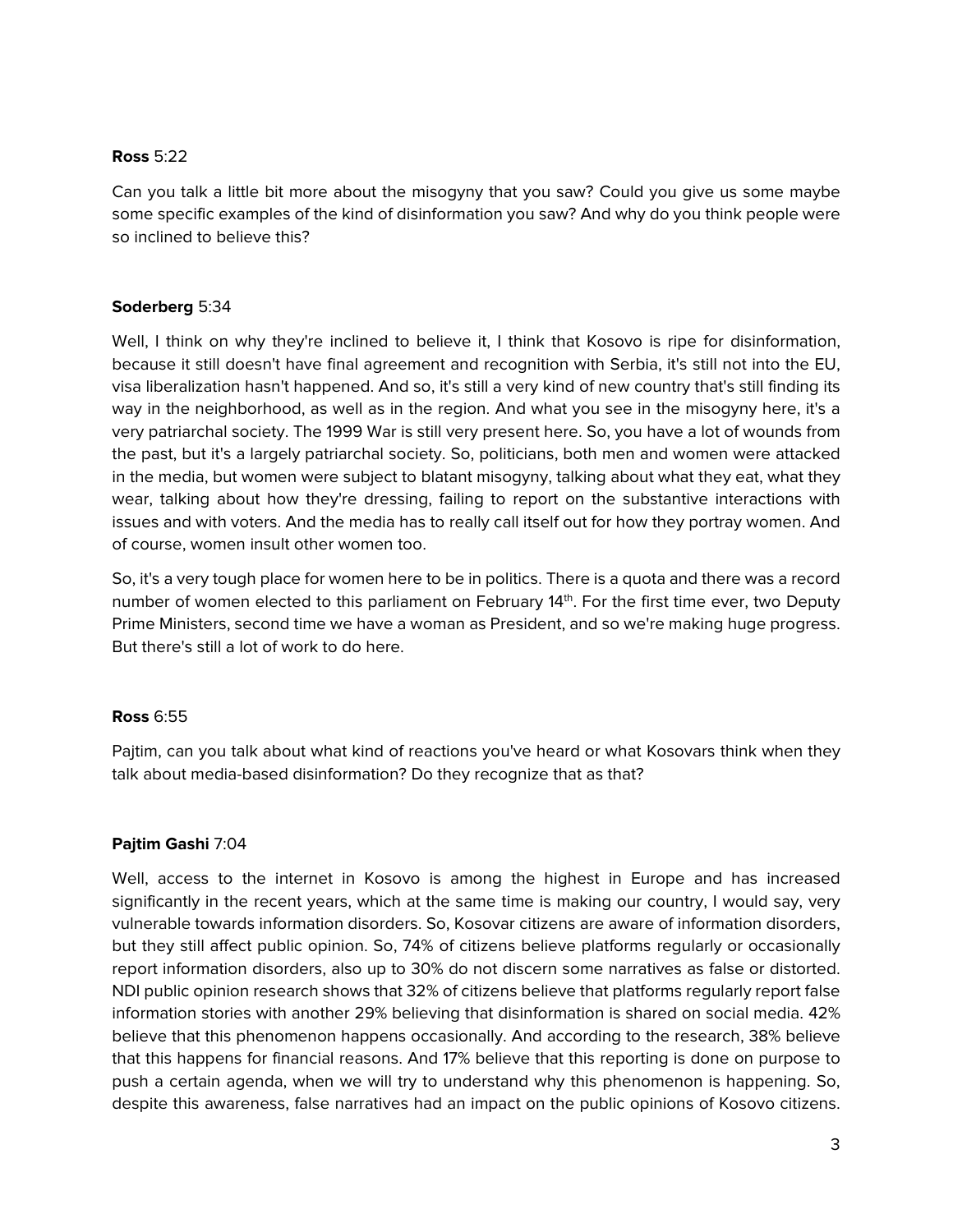For instance, narratives spreading disinformation on COVID-19 were believed by 18 to 39% of the population, while 22% believed that some of the most inflammatory statements promoting political division.

### **Ross** 8:36

Those are some numbers. Nancy, how do we think that this media-based disinformation affects the political landscape?

# **Soderberg** 8:43

It directly contributes to political division, political turmoil. What you see is attacks being hurled at each other among politicians using false and biased information against them, which is then simply repeated. In this most recent election in February, we saw new Facebook groups and fan pages emerging that themselves were spreading disinformation, blatantly spreading false accusations and charges information. The largest political parties targeted each other with harmful information as well. And what you see is sort of half-truths, which in our polling, erode confidence in democracy and essentially frustrates people.

The age group that's most susceptible to these narratives is 18 to 24. And so, I think this society has a lot of work to do in making sure that people are aware of the misinformation out there that they know how to do their own fact checking, and that politicians stop spreading outwardly false information. And the media needs to do a better job of identifying disinformation when it is just that.

# **Ross** 9:53

Absolutely. And I understand that you've all been sharing your findings directly with journalists. How has that been going?

# **Soderberg** 10:00

We've had a really robust program of monitoring the information media environment here for a year and have engaged with NGOs and journalists and really have a fantastic partnership which actually Pajtim runs, so I'll turn it to Pajtim.

# **Gashi** 10:16

Yes. So, we believe that media and journalists have a key role in combating information disorders here in Kosovo. So, we as NDI have established a very good partnership with consolidated media in Kosovo and also with journalists as well. And it's worth mentioning the cooperation with association of journalists in Kosovo especially. So, we have organized thematic workshops with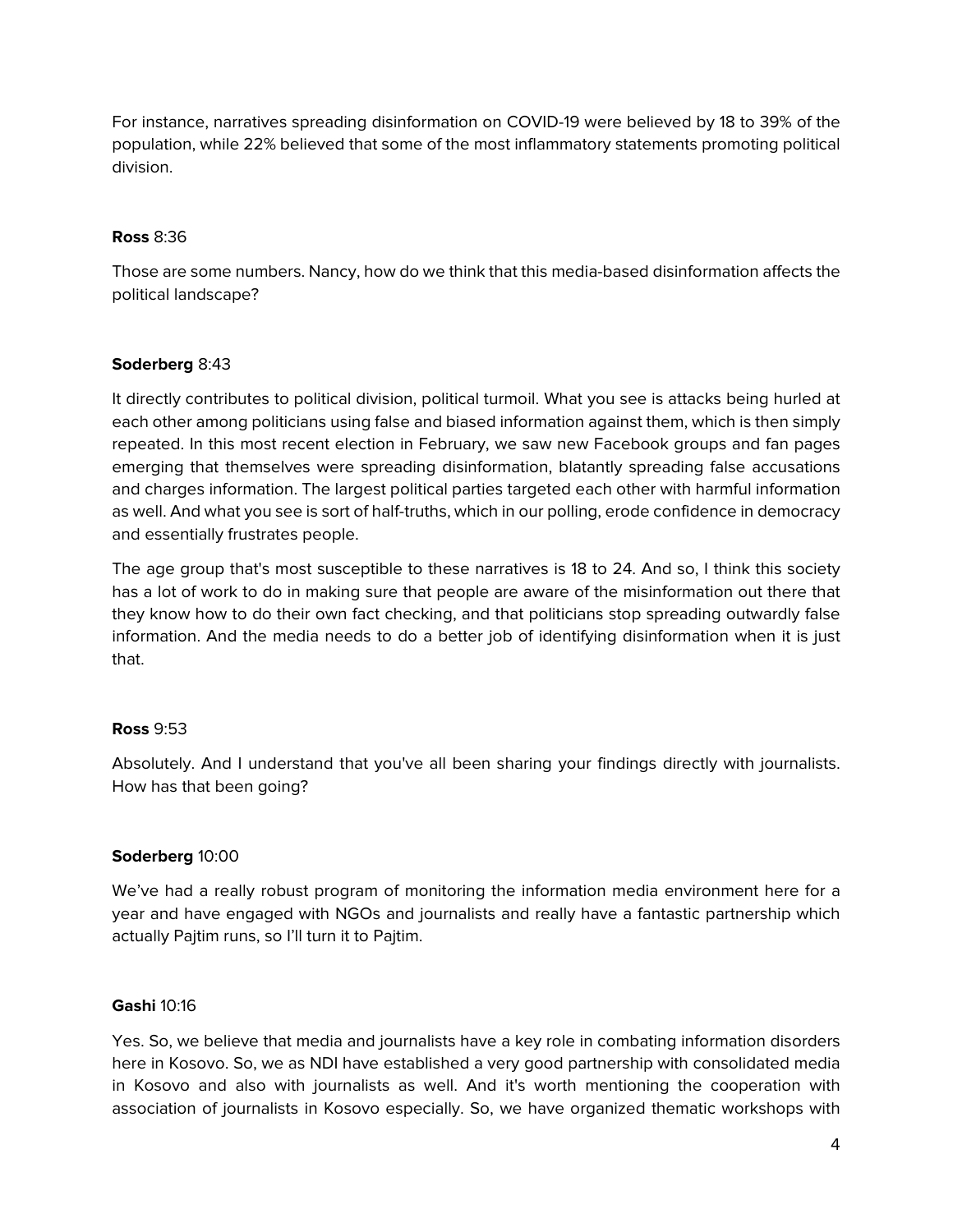journalists such as disinformation during electoral processes, or the role of journalists in political communications, where NDI's media monitoring findings were presented, as well as an also best practices in combating disinformation. And all this data was shared and discussed with different stakeholders and participants.

Moreover, NDI has been able to organize the second edition of Information Integrity Conference, which is called DISICON, and that was organized just recently, in June, for two days, and under the overarching theme of the rise of today's information in digital democracy. This conference offered detailed information on the overall information environment in Kosovo, a global, European, regional and local perspective on information integrity, disorders, challenges, as well as best practices on how to combat these fundamentals.

During these two days, the conference has created the opportunity to bring together different local and international field experts in media literacy, and experts from different media industry, social media, journalism, regulatory bodies, academia, our political parties, and civil society actors to discuss all these fundamentals.

# **Ross** 11:50

It sounds fantastic, it's really dynamic and helpful, I would imagine, to those journalists. What can be done about this violence against women? Nancy, in particular, it sounds like it was very scary and very personal for these candidates.

# **Soderberg** 12:03

Very personal. The now president Vjosa Osmani was the subject of attacks against her looks or appearance, her husband. And women in general are attacked, that the head of the Central Election Commission was also subject to really harsh attacks as well. And what we've seen is that as women step into these leadership positions, they are increasingly the subject of attacks, which serves as a deterrent for any woman to get into politics. So, it's really a huge challenge for the society that we need to really get the whole society to recognize that this is a problem and identify this misogyny and call it out.

And I think the media has a real role in trying to make sure that they have fair and just representation. For instance, when you're in a debate, make sure that the women are fully represented and the debate is during primetime, not a time when no one's watching it. We should not have what they call 'man-els', which is all men panels, you want to make sure that women are fully integrated and equally represented. And I think you just have to have to have a different approach on publications and doing this. And we have a number of programs on this front, and I'll ask Pajtim to talk about some of the programming that NDI is actually doing to push women into leadership positions.

# **Gashi** 13:23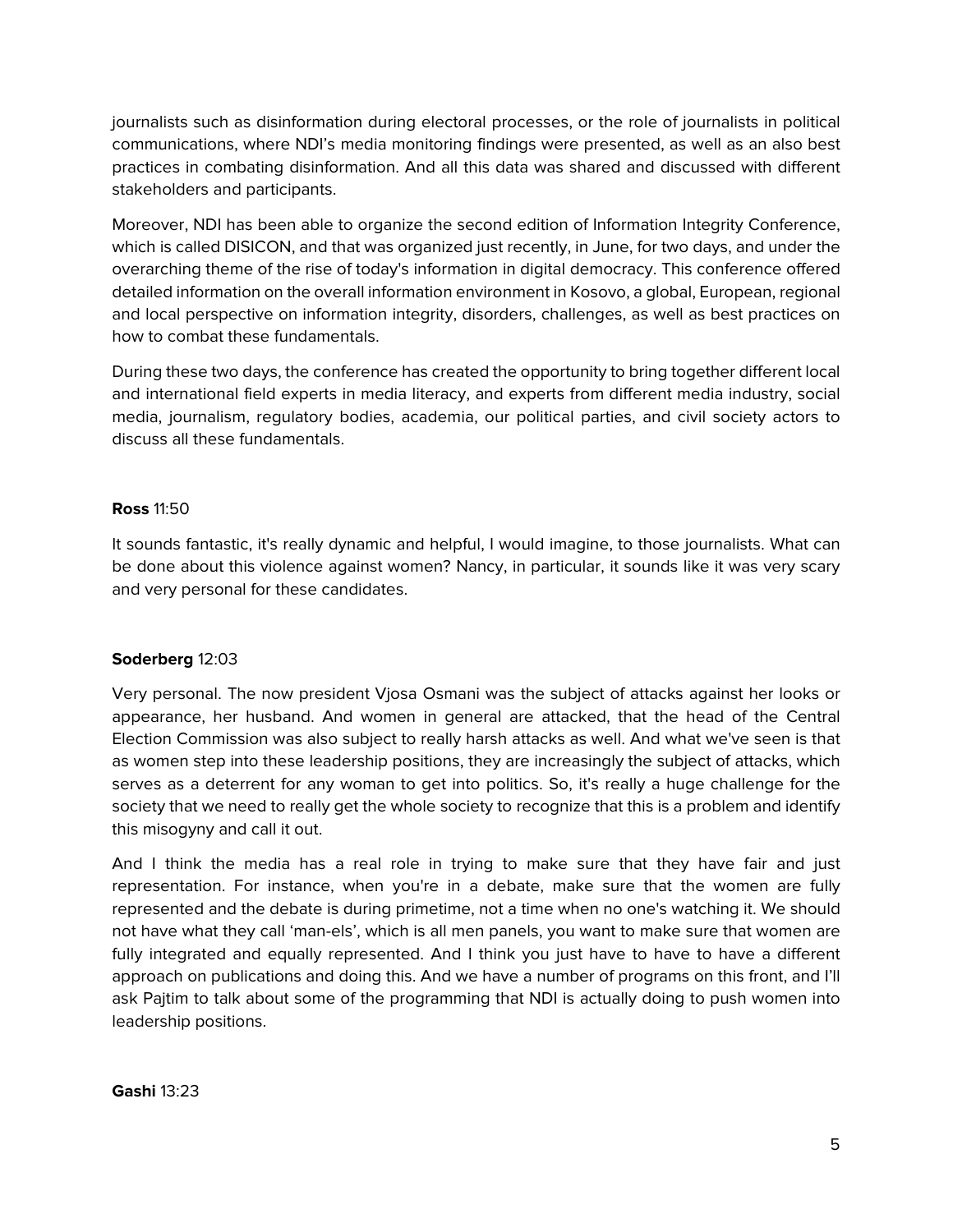Yeah, we as NDI have observed online hate speech and targeted disinformation campaigns, attacking woman candidates and other vulnerable groups in society. And this was also presented from the findings of our media monitoring of 2019 election campaign. And we have seen that violence against women in politics, which includes online violence, bullying, and harassment can discourage women from taking their roles in political leadership. So, in response to that, we have launched advanced Woman's Leadership Academy digital skills for women focused on combating these issues, through digital campaigns, and through different advocacy campaigns as well. And this was organized in an intensive eight-week course during May and June. So, during the pandemic's very challenging time we managed to virtually deliver this great training for women from different political parties.

# **Soderberg** 14:15

And on the issue of gender, I would encourage your audience and listeners to have a look at our [Gender Assessment Report.](https://www.ndi.org/publications/kosovos-vibrant-democracy-closing-deficit-womens-full-participation) It's on NDI's website, we just published it, it's a very lengthy study with world renowned experts. And that's kind of a roadmap of what parties, civil society, government, and the citizens of Kosovo can do to support women in politics. And it's got a series of great findings and recommendations I would recommend to you.

# **Ross** 14:42

Absolutely. In fact, we'll have that as well on the cepps.org/podcast website as well, so listeners are able to check it out both at NDI and the cepps.org page.

# **Soderberg** 14:54

Thank you.

# **Ross** 14:55

Absolutely. What do you think the future Kosovo's media holds in regard to electoral reporting? We've seen sort of the same thing happened globally. It's not just unique to Kosovo, but in this country, what do you think will happen?

# **Soderberg** 15:09

Well, Kosovo is on the cutting edge of much of this. It's in the Balkan region, it still has tensions with Serbia, we've still got Russia and China competing for influence. So, it's really a testing ground for what the world is undergoing. And it can help test solutions as well. And so, what we're recommending is that you really have to have a strategy to prevent disinformation and reduce the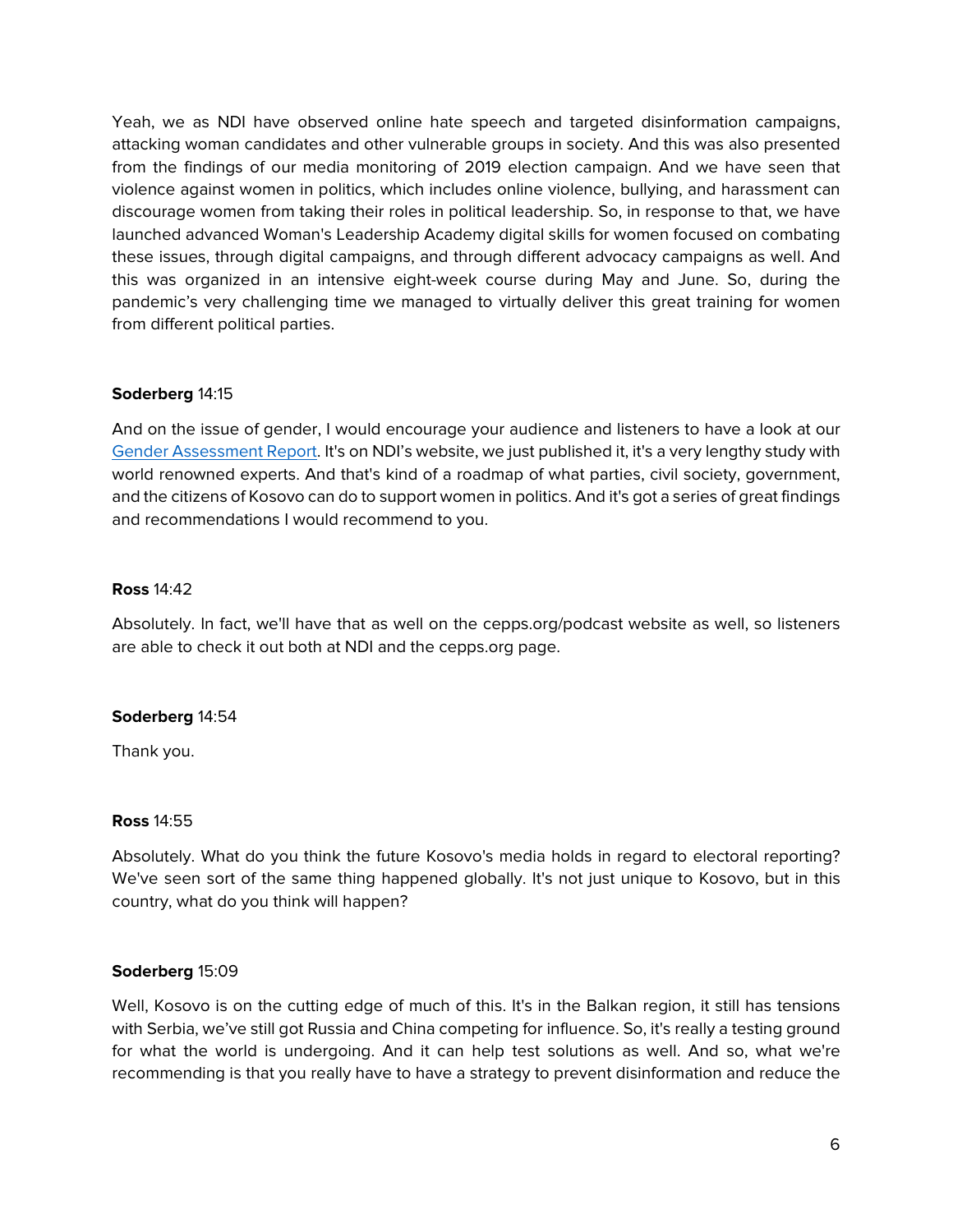challenges that it presents to democracy. Make no mistake about it, these kinds of disinformation campaigns do threaten fragile democracies across the globe, not just here in Kosovo.

### **Ross** 15:47

Thank you, Pajtim and Ambassador Soderberg.

Now to help us gain a better understanding of what it's like to be a journalist in places like Kosovo, we're joined today by an internationally respected voice on independent journalism, President and CEO of Internews, Jeanne Bourgault. Jeanne has spent a tremendous amount of her career in places where dramatic shifts in media and political landscapes were taking shape. It's important to explain that Internews is not a news organization, per se, Internews trains, journalists, digital right activists, and tackles disinformation. Internews is also a partner of the CEPPS Consortium, and these organizations work together with funding from USAID to strengthen independent journalism all over the world. Thank you so much for joining us today, Jeanne. Can you talk a little bit about what it means to be an independent journalist in somewhere like Kosovo or Tunisia? What's the job like? And what are some of the risks that these journalists take?

### **Jeanne Bourgault** 16:42

Journalists all around the world are facing increased security risks, either from government or criminal intimidation, over the stories they cover and how they're covering it. This can range from harassment, to jailing, to actual violence against them or their families. And so, every day a journalist in a country like this wakes up with a mental equation about, you know, what can I do or not do to protect myself and my family that can lead to self-censorship in order for them to be able to tell another story in another day. They also face a lot of competition in the information landscape, right? There's a lot of outside influences, authoritarian regimes are trying to sort of control the narrative in their countries. This is really big in the Balkans, certainly, but sort of external voices that are trying to control that local narrative. But they're also facing inside massive disinformation campaigns and all sorts of that clouds a whole information landscape from social media and internet sources. Third, they face really serious economic challenges. Their personal financial situation is a challenge, the market collapse of the news industry has led to massive layoffs and has led to salary cuts. And so, working in such a difficult job, on top of these other challenges, is just showing you what journalists are dealing with. And finally, now these days, there's COVID and so, it is a double challenge. One, they're covering a very complicated and changing story, at the same time, they are physically putting themselves in danger as they cover because they're reporting during a pandemic. So, in truth, journalists, in these countries in Kosovo and Tunisia and all over the world are one of the toughest, most dangerous professions in the world today.

### **Ross** 18:21

And so, this might be an obvious question. But why do these journalists keep doing this job?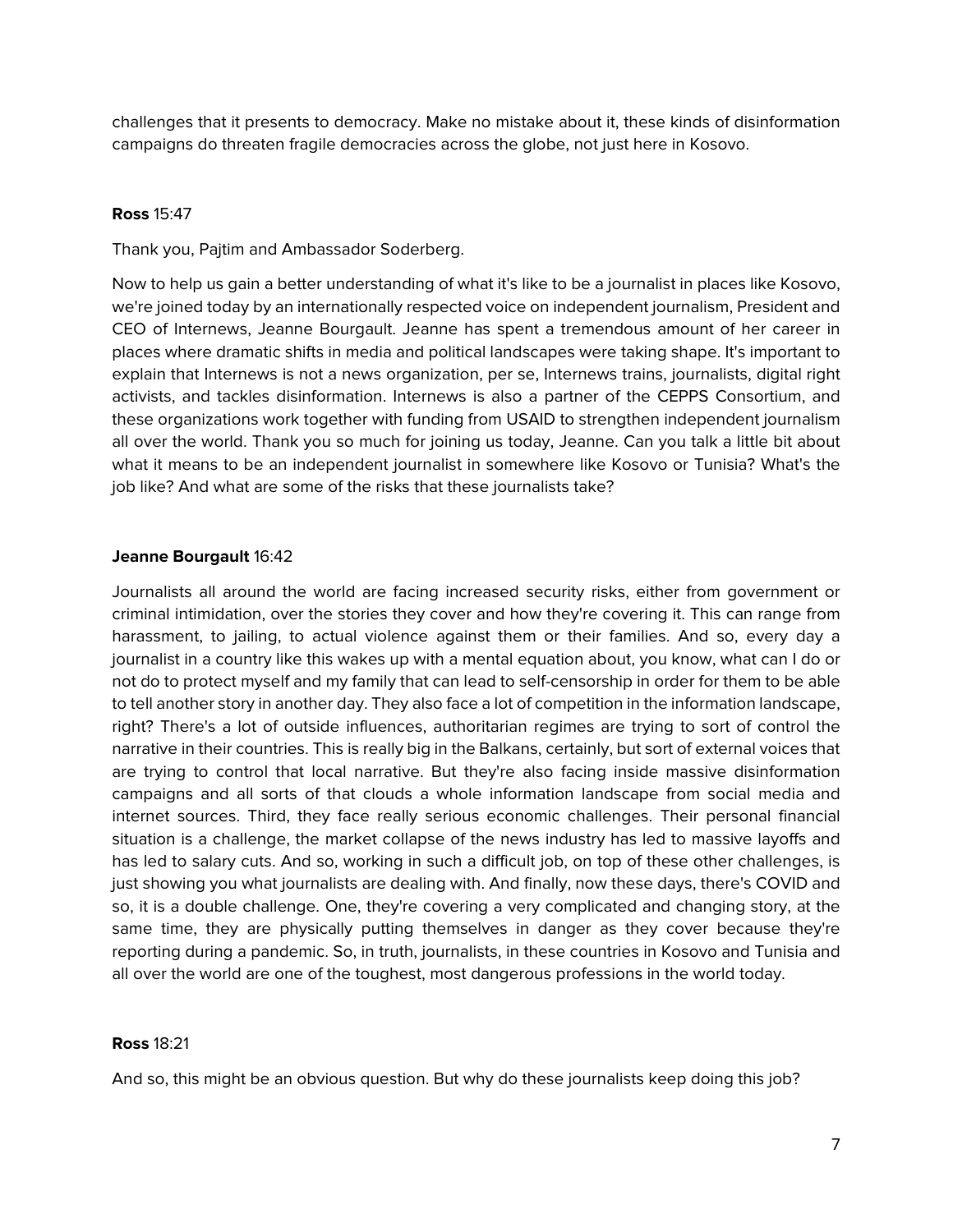#### **Bourgault** 18:27

Well, I think they're passionate about their mission as the role of journalists. And this sort of gets into a little bit about the role of journalism in a democracy, which I know we wanted to talk about as well. They are the ones who bring the relevant, actionable news that their communities need, whether it's education, elections, public health, the local business environment, they're the ones who track government budgets to make and hold governments and businesses accountable for their promises.

### **Ross** 18:58

They really do believe that they're on a mission driven assignment. And thankfully for that, because not everybody would want to do this job. What impacted trust the journalists have on a democracy?

### **Bourgault** 19:09

And let me give you an example, so, I'm not focusing on the countries that we're focusing on, but in Liberia, we've run election programs there over several years. And in 2017, Harvard actually had a research team that conducted a random control trial, watching the media engagement with the election for the 2017 election. And we'd encouraged a series of radio stations to run political debates and study showed that those communities that enjoyed the sort of repetitive political debates and issues out there on a really regular basis, participated significantly more than communities that didn't, and it really affected the vote. And so, there's very there's a very direct relationship that journalism has with a democracy. But we also just see more broadly, a 2016 survey by the Pew Research Center showed that the most engaged citizens in any community are those who consume the most local news and information. And without news, voting rates drop, fewer people join civic organizations and fewer people run for office. There's a lot of other studies that show that without solid local reporting corruption rises. So, it really is a public forum for discussion and investigation and if it disappears it really undermines democracy at the community level in particular.

### **Ross** 20:26

One US leader who has kept a sharp eye on media's role in democracy is USAID Administrator Samantha Power. Power recently made the point at the agency's Democracy, Rights and Governance Conference earlier this year that the US needs to "right size our investments to boost independent media". Here now to talk more about media sustainability is the Director of USAIDs Democracy, Rights and Governance Center Rosarie Tucci. Ro, as everyone knows her, has also served as the DRG Center's Deputy Director and Senior Advisor to the Deputy Administrator of USAID. Thank you for being here.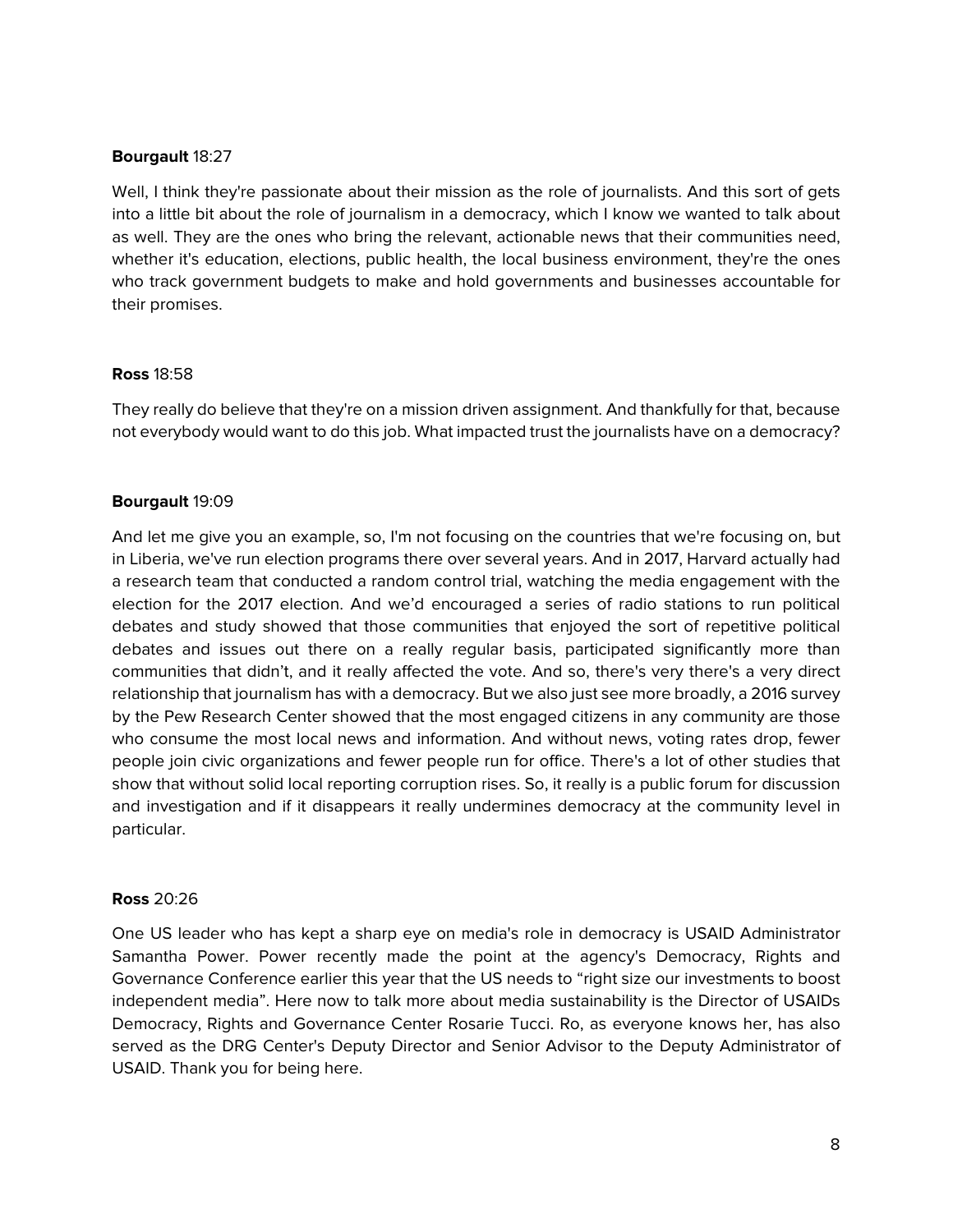Can you explain a little bit about why the Administrator's focus on media is so important? And what else USAID and its partners can do to aid independent media and reporters abroad?

# **Rosarie Tucci** 21:15

We think media serves several functions and two in particular that I can mention. First, it serves as a platform to support public debate and discourse, right? Sometimes we refer to that as the modern-day public square. So, essentially, it's an important venue for pluralistic discussions that can help unpack solutions to some of the modern day major societal challenges we're facing, whether that's economic opportunity and inequality, climate change, pandemic response, I mean, pick any one of the immense issues we're grappling with right now, you know. At an individual level, it can serve as a platform for providing information to help citizens make decisions everyday decisions about their lives.

But second, it also, as many of us know, is critical to holding those in positions of power, whether political or economic, to account, right? It serves as a typical watchdog function, and in that way, it serves as a check on all branches of government. And the example we often use is the power of investigative journalism, right, to uncover corruption among government officials or within institutions. So overall, media is critical to developing a healthy information ecosystem, a tool that helps ensure a robust supply of accurate fact-based information is available to individuals and societies.

Now, turning to your question about what USAID is doing about this. I think, armed with this knowledge and the values that we have, we're working to help our media professionals face a number of challenges that they're having. But the broader objectives are to secure financial sustainability of quality journalism, number one, and number two is to protect the independence of journalism and mitigate those subtle economic and political tactics that power interests use to capture or influence media coverage.

### **Ross** 23:10

One of the things we looked at a lot in this episode is how explosive digital media has been in some of these countries, particularly Armenia, Kosovo, and Tunisia. And so, with the rise of digital and social media, we recently saw the administrator make some comments that market dynamics and repressive governments want to control the narratives of independent media in many markets. And we've witnessed that we're talking about that in this podcast, some, though, are talking about an extinction event. Can you talk about what that means and why independent media extinction would be such a threat to democracy?

### **Tucci** 23:47

We're seeing a crisis in the viability of media, right. And that's for a handful of reasons. In general, you know, there's been a significant change in that information ecosystem. And I referenced that,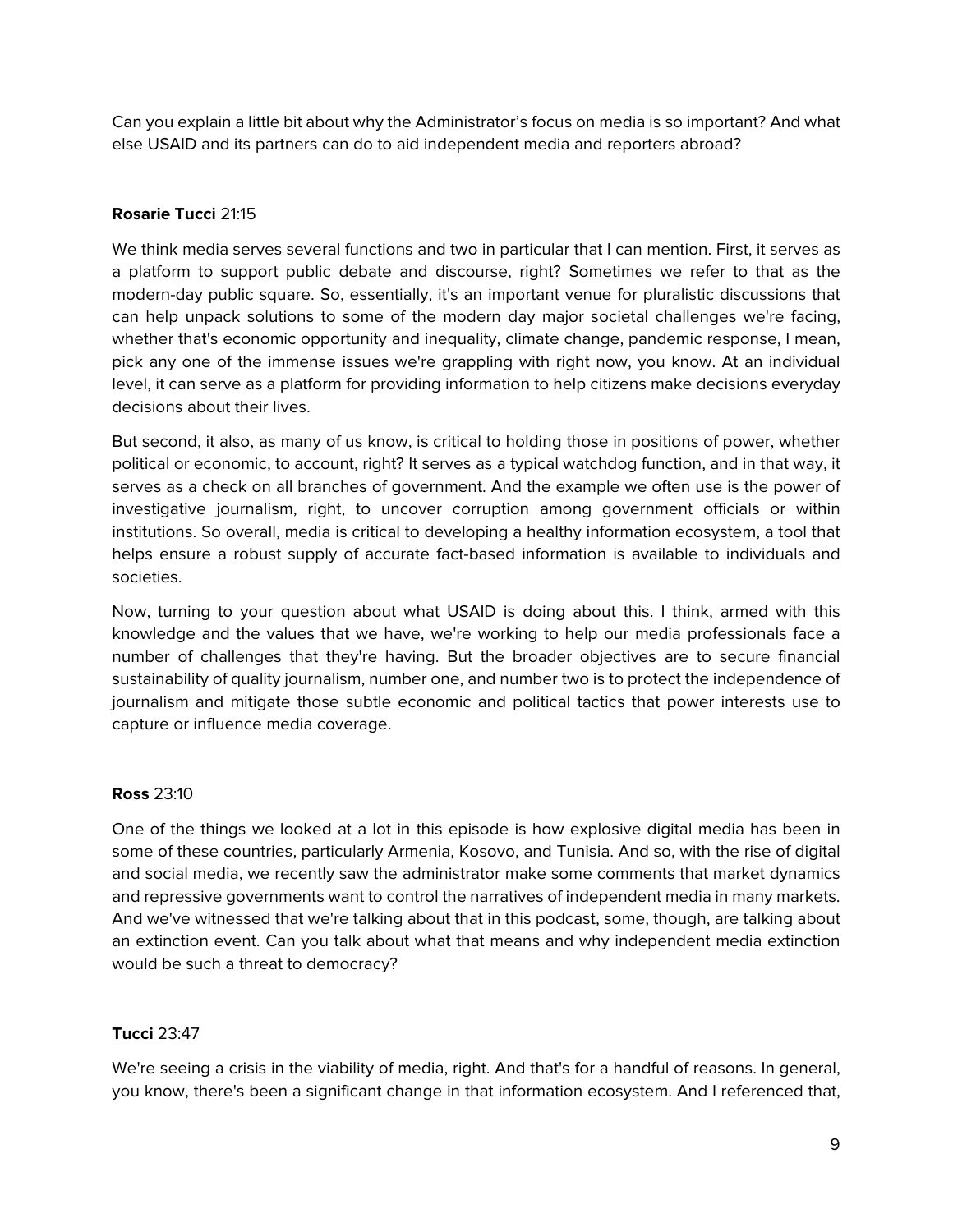you know, the changes in consumption habits, how we are obtaining our information where we're obtaining it looks dramatically different than 20 years ago, and that's really due to, I would say, a cocktail of issues that are happening right now, that's become very dangerous, created challenges to democratic resilience. And so, some of the things that we're seeing are the collapse of the traditional media business model, right, with many independent media institutions, confronting what is an acute market failure for a number of reasons such as decreased ad revenue, much of which is being transferred online. Another dynamic that we're seeing is the rise of political influence on media. So that's not necessarily new, but political actors are becoming much more effective at it, right? And so in in some of the most extreme cases, what we're seeing is being referred to as media capture a dynamic which enables political and financial elites to manipulate the media market, right, by interfering in advertising and ownership models weaponizing spending and directing the media to those that give them more favorable coverage.

Well, another evolution that we're seeing is these tactics are not only being used internally, but they're also increasingly being used to achieve broader geopolitical goals, right? So, for example, Beijing and the Kremlin are manipulating foreign information environments by a number of ways. They're funding overseas news outlets that spread propaganda and disinformation, they're paying to place their own content in local media, they may be trying to acquire content dissemination platforms, or even purchasing local advertising agencies to direct ad revenue.

### **Ross** 25:48

It's sort of an overwhelming issue, right? When we start to look at what the media is responsible for, and then, sort of the attacks the disinformation, the malign influence that we see undermining the work that good journalists are doing every day. What's the best way for someone at home to support USAID and independent journalists abroad?

# **Tucci** 26:06

We all play a role in maintaining and updating our own information literacy and applying good practices in sharing reliable information. So that could mean checking our own news sources, ensuring we're sharing accurate data and practicing debunking and discrediting stories. That can mean supporting our local media outlets and journalists to stay viable and active. As part of larger organization. What we hope to see is more engagement in legal and policymaking advocacy. So, we're really helping to shape the laws individually in our country and abroad. There could also be support for a director tactical support, such as applying resources to counter large scale messaging campaigns that spread disinformation.

More broadly, I would say that we really need to look at sustainable approaches that work to bolster media sustainability. So, solutions that address the resilience of these information ecosystems because we all know we can address the symptoms of the problem. But if we're really not getting at the underlying root causes, we won't be able to affect that long term change that's really needed here.